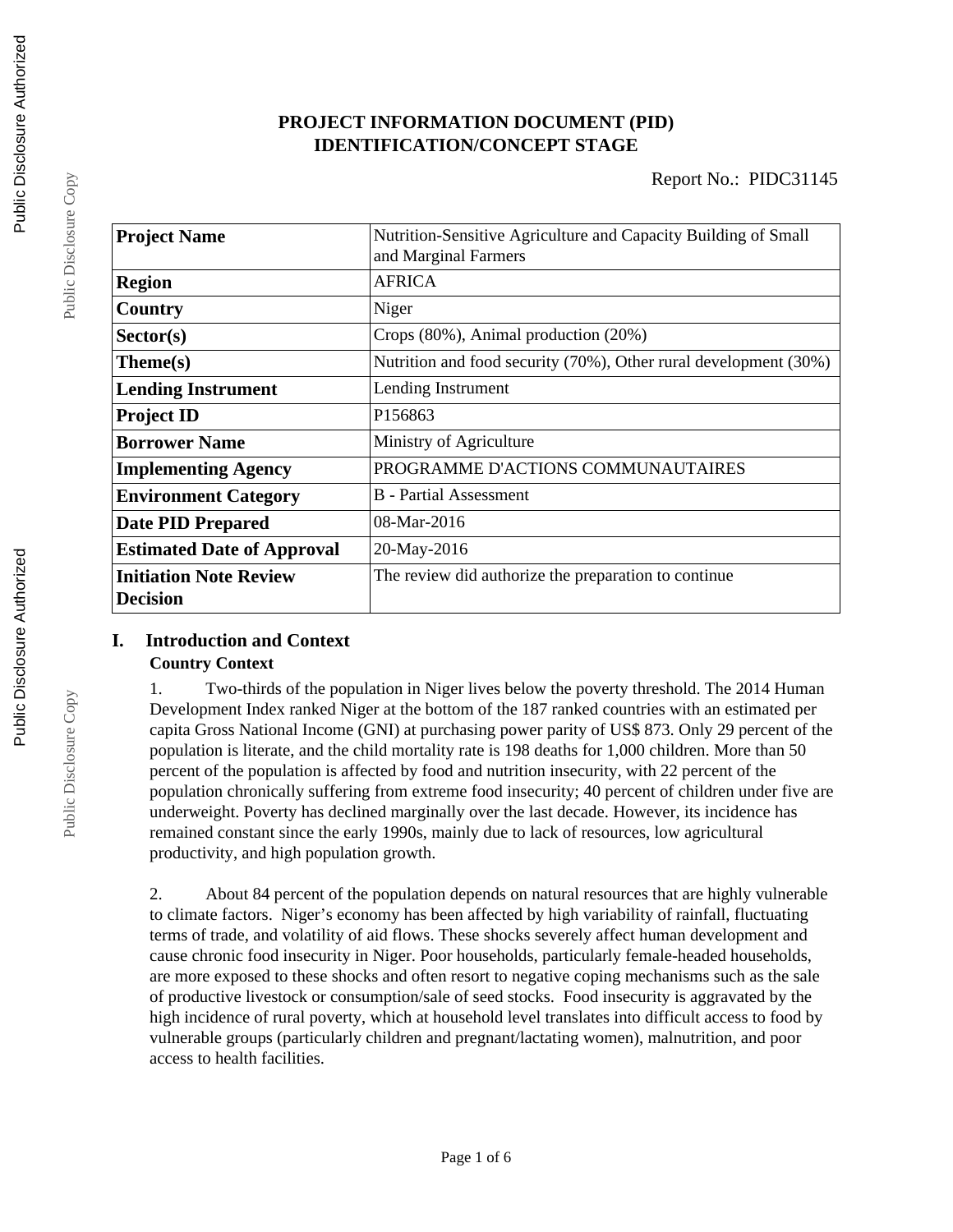3. Since 2000 Niger has had a good track record for macro-economic stability and has embarked on reforms to foster private sector-led economic growth, reduce the debt, and improve social indicators. However, despite these gains, Niger continues to face persistent, long-term development challenges. In addition, returning refugees from Nigeria and security risks related to Boko Haram and others have become more serious in recent years.

#### **Sectoral and Institutional Context**

4. The Government adopted a PRSP - the 'Plan for Economic and Social Development 2012-2015' (PDES) in August 2012. It represents an operational framework for the Government's mid-term development agenda, in line with the Millennium Development Goals (MDGs). It covers the following strategic axes: (i) creation of conditions conducive to sustainable, equitable, and inclusive development; (ii) food security and sustainable agricultural development; (iii) promotion of a competitive and diversified economy; and (iv) promotion of social development. The National Environment Plan for Sustainable Development ('Plan National de l'Environnement pour un Développement Durable'/PNEDD) is the key document unifying all the efforts related to environment and sustainable development. Niger has also made numerous efforts and committed itself over the recent years to implementing key international environmental Conventions, such as the United Nations Conventions to Combat Desertification (UNCCD, 2008-2018), the 1992 Convention on Biological Diversity (CBD), and the 1992 United Nations Framework Convention on Climate Change (UNFCCC).

5. On April 18, 2012, the Government also adopted and started implementation of the '3 N Initiative'("Nigeriens feed Nigeriens") for sustainable food security and agricultural development, representing axis 3 of the PDES, whose objective is to protect communities from hunger and malnutrition and guarantee them adequate conditions to participate in production and income generating efforts. Key implementation principles of the initiative stress, among others, the following: (i) working through local governments/communes; (ii) involving beneficiaries in planning and implementing development projects; (iii) developing resilient crops; and (iv) scaling up sustainable management of natural resources.

6. IDA is supporting the government strategy through a 12-year Adaptable Program Loan (APL) called Community Action Program (CAP)/Programme d'Action Communautaire (PAC). Two phases of this APL have been completed. The third phase (CAP-3) was approved in May 2013 and is currently under implementation. The APL contributes to the achievement of Niger's key development objectives of reducing poverty through initiatives aimed at improving food security, raising the income of rural producers, and increasing, securing, and diversifying food production. The project also supports the implementation of key national development policies and strategies, and is implemented in synergy with current development programs, in particular with current Banksupported projects.

7. The proposed PHRD proposal is in line with the Government's objective to reduce food insecurity and malnutrition; empower and organize small and marginal land-holders (specifically focusing on women); and provide adequate support to enhance production and income-generating efforts. There has been progress in goal of reducing vulnerability (Pillar Two of the Country Partnership Strategy; CPS) as access of poor and food-insecure people to safety net programs has increased by 45 percent. Thus, the proposed PHRD grant could help deepen this momentum and make some further steps in selected Communes to make additional advances towards food security.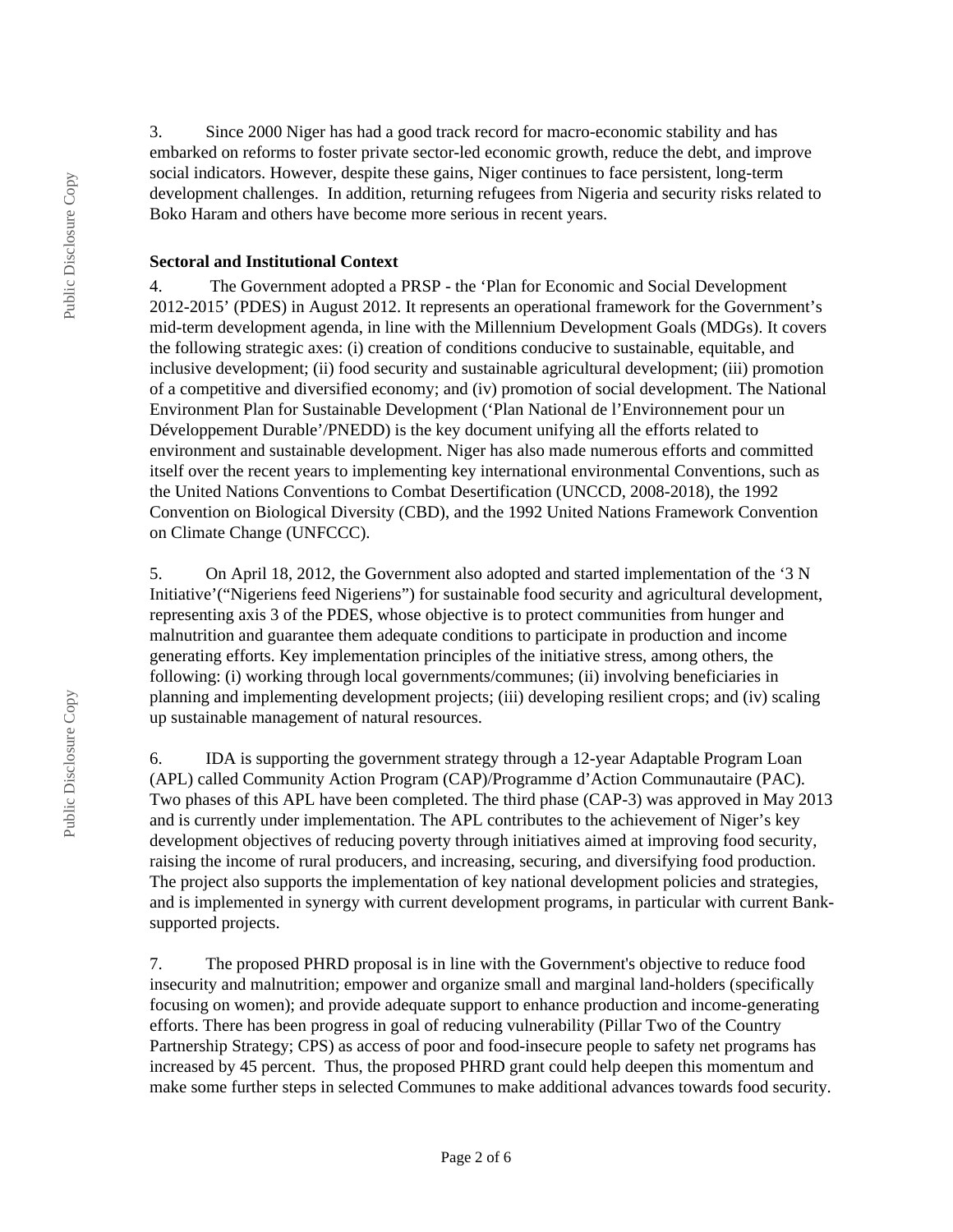The grant will be a stand-alone pilot, but it will complement the ongoing APL and be implemented by the Project Coordination Unit (PCU) of CAP-3.

8. The problem of malnutrition. Malnutrition in Niger is structural and endemic. The prevalence of malnutrition has remained above the 10% warning threshold. During the years with food crises the level of malnutrition was at or above the emergency threshold of 15%, as was the case in 2005 (15.5%), in 2010 (16.7%), and 2012 (14.8%). Acute malnutrition results in stunting which affects about 42.5% of children under the age of five (Nutrition Survey 2013). For children ages 6 to 2 months 20 percent suffer from moderate to severe malnutrition. Child nutrition has experienced only limited improvement, even though the practice of exclusive breastfeeding increased from 9% in 2009 to 23% in 2012. The main factors explaining this are the frequency of infectious and parasitic diseases, insufficient capacity in terms of social and cultural practices of care, and limited access to health care and clean water. Micronutrient deficiencies are also a problem: disorders due to iodine deficiency are endemic, and vitamin A deficiency is a major public health problem; the prevalence of anemia is very high among the most vulnerable groups.

9. Malnutrition is particularly serious in the regions of Maradi and Tahoua. The situation is critical in the Maradi region where acute malnutrition rates exceed 15% even in a "normal" year. Only two regions (Diffa and Zinder) recorded significant drops of more than 4 percent in prevalence between 2012 and 2013. Nine hundred and forty-four care centers for severe malnutrition and 1,180 recovery centers have been set up across the country. The proposed Project will seek to complement these interventions, while closely linking the health, food security, and other sectors that can contribute to nutrition.

#### **Relationship to CAS/CPS/CPF**

10. The Bank Group Country Partnership Strategy (CPS) for Niger for the period 2013-16 is pursuing the following interdependent and mutually reinforcing strategic objectives, articulated as CPS pillars: (1) promote resilient growth, (2) reduce vulnerability, and (3) strengthen governance and capacity for public service delivery. It was approved by the Board on April 30, 2013. A Performance and Learning Review (PLR) was undertaken and a client survey carried out. Respondents confirmed the validity of the strategic development priority with an increased interest in food insecurity among others. This PHRD grant proposal is fully consistent with the objectives of the Niger CPS as it will help reduce the vulnerability of the most vulnerable (that are women and children) by making nutrition-sensitive fruits and vegetables available to them. It will also support small-scale irrigation and capacity building activities for small and marginal farmers in two of the most affected regions of the country.

## **II. Project Development Objective(s) Proposed Development Objective(s)**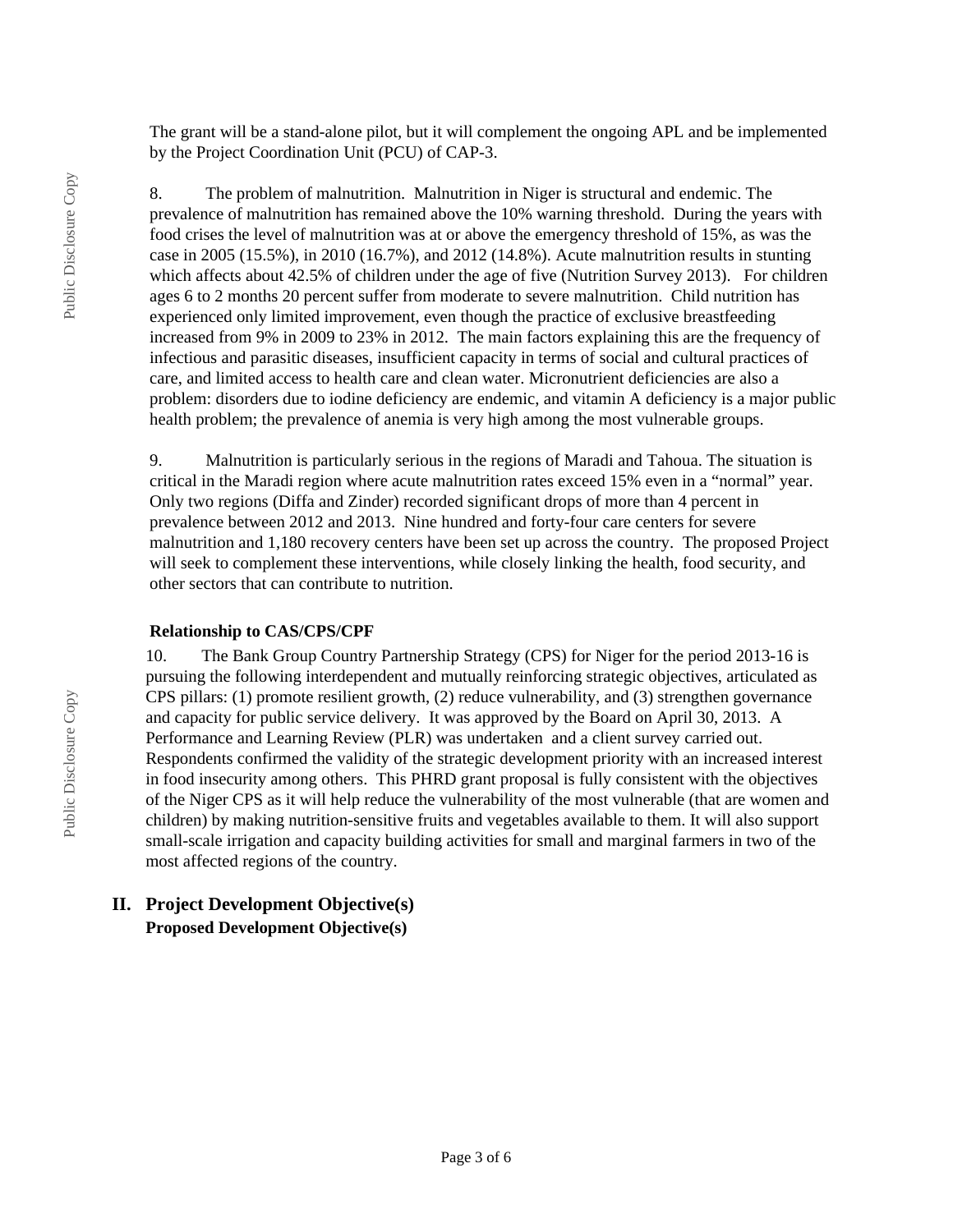11. The Project Development Objective (PDO) is to increase nutritionally-adequate food production in two selected provinces, leading to increased household food consumption and dietary diversity.

12. The PDO will be achieved by: (a) building capacity of small and marginal farmers (especially women); (b) increasing the production of high-nutrient-content food, including fruits and vegetables for consumption (and where feasible commercialization); and (c) sensitizing and communicating (and thereby encouraging demand) on foods such as fruits and vegetables with a high nutrition value.

#### **Key Results**

13. The key outcomes expected are:

 $\Box$  Increased volume of production of biofortified crops and micronutrient-rich crops in fields and home gardens of the targeted communities; and

□ Increased number of household members reporting nutritional benefits (quality and quantity) from bio-fortified crops and home garden production.

## **III. Preliminary Description**

#### **Concept Description**

14. The PHRD funded Project is being designed as an integral part of third phase of the IDAfinanced Community Action Program (CAP-3) and will be implemented by the PCU of CAP-3. The CAP program seeks to reduce poverty through initiatives aimed at improving food security, raising the income of rural producers, and increasing, securing, and diversifying food production. CAP is a national program, but since the PHRD grant funding is limited, the PHRD-funded activities will focus on nutrition work in only two regions (Maradi and Tahoua).

15. The PHRD will focus on increasing production of vegetables and fruits, including biofortified crops, such as beans and sweet potatoes (OFSP). Female producers are expected to use the limited space available for production of a range of fruits/vegetables, improving access to a variety of micronutrient-rich foods to accompany the biofortified crops. It is expected that production increases will be destined primarily for consumption by infants and their mothers, rather than for sale, although it is understood that women farmers will need to sell a fraction of their crops to meet their minimum cash requirements.

16. The project will have three components: Component 1 will focus on mobilizing small farmers, particularly women, and strengthening their capacities and knowledge of production of fruits and vegetables. Component 2 will promote improved production of horticulture crops with high nutritional value largely via small-scale irrigation from wells, which the project will finance. Component 3 will support the sensitization and communication to promote food preparation, storage, and consumption of horticultural products with high nutritional values.

17. Component 1: Mobilizing small farmers and strengthening their capacities: The objective of this priority area is to build capacity of small farmers to increase their knowledge on producing food with a high nutritional value. This will include empowering small and marginal farmers, especially women, strengthening of women producer groups/associations, promoting farmer-tofarmer services, and linking the farmer associations with other public and private sector agencies for the projects' nutrition-related purposes. Activities will include technical assistance, training, and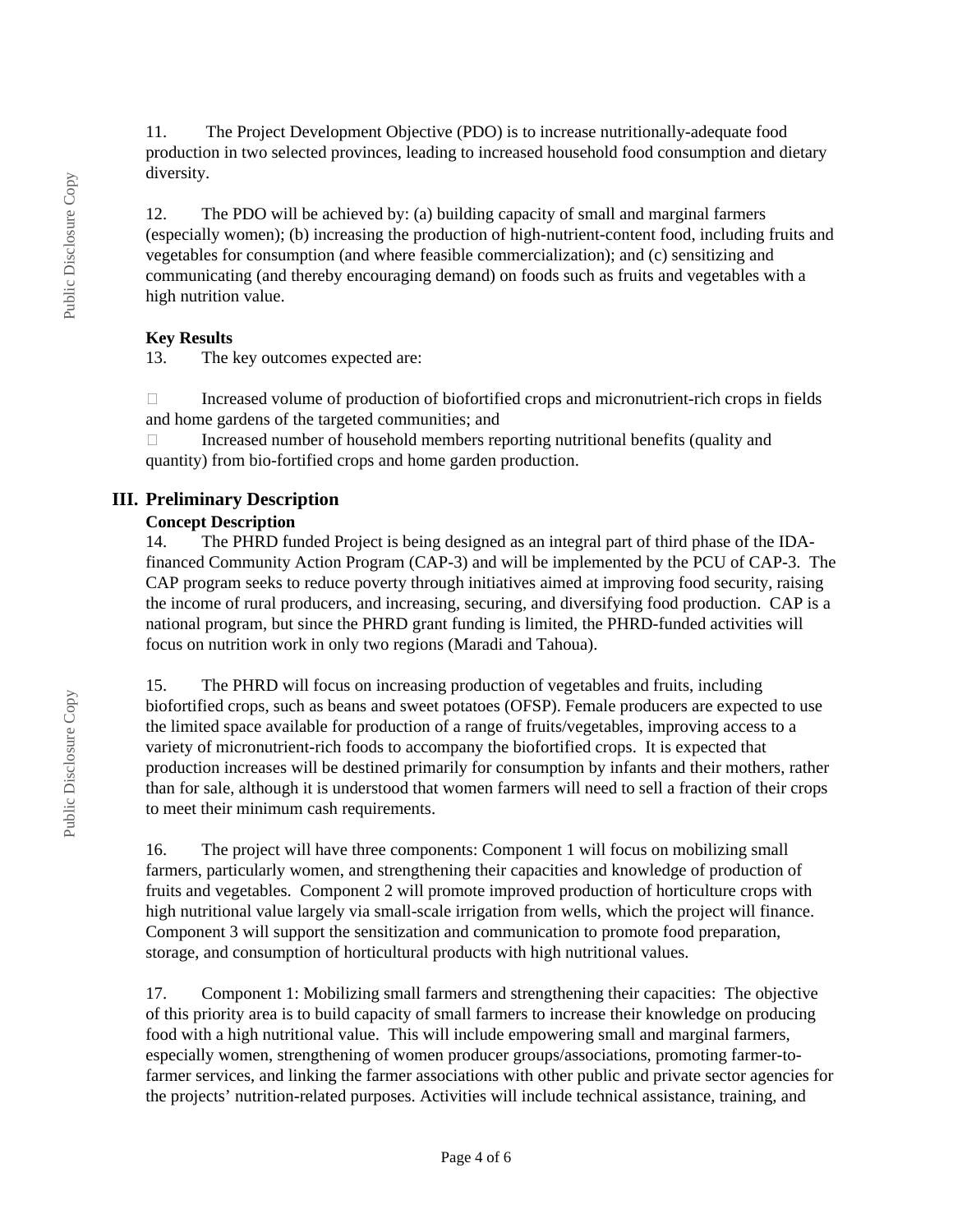investments in farmer-led knowledge and to provide community-to-community extension services.

18. Component 2: Promoting improved production of horticulture crops with high nutritional value: The objective of this Component is to improve nutritional and livelihood outcomes for small female farmers and their families. Activities will seek to improve productivity by technical assistance, training, and particularly investments in wells and small-scale irrigation covering around 250 hectares in the at least 100 villages to be selected.

19. In some areas and/or to some extent, horticulture already is a part in the economic activities of the population in terms of their production, marketing, processing, and transportation. This component will support the introduction and/or intensification and diversification of horticultural production with high nutritional value. It will support women producer groups, and communities in the targeted regions with technical advice and inputs (seeds, plants, cuttings, inorganic and organic fertilizers) to boost horticultural production of moringa; vegetables (tomatoes, cabbage, onion, carrot, eggplant, watermelon, melons, etc.), tubers (cassava, sweet potato, potato, etc.), legumes (cowpeas, green beans, peas, sesame, etc.) and citrus (lemon, orange, guava, tangelo, etc.), mango trees in their own farms (in their own farms).

20. Component 3: Sensitization and communication to promote increased consumption of horticultural products with high nutritional value. Horticultural products are mentioned in the current agricultural strategies of Niger, but the general public is often not well informed about the importance of their consumption for human health. The commitment of the government, through this project, will result in better information and communication for the consumption of horticultural products. This will include training in conservation, small-scale processing and storage, cooking, and related small equipment. The overall medium and long-term objective would be to increase fruit and vegetable consumption from currently 35.4 kg per person and year. Even though the work under this component would aim to increase consumption of horticultural crops in the villages of the two targeted regions, there would likely be some benefits to neighboring villages in terms of dissemination of some of the messages.

## **IV. Safeguard Policies that Might Apply**

| <b>Safeguard Policies Triggered by the Project</b> | Yes | N <sub>0</sub> | TBD |
|----------------------------------------------------|-----|----------------|-----|
| Environmental Assessment OP/BP 4.01                | X   |                |     |
| Natural Habitats OP/BP 4.04                        |     | X              |     |
| Forests OP/BP 4.36                                 |     | ×              |     |
| Pest Management OP 4.09                            | x   |                |     |
| Physical Cultural Resources OP/BP 4.11             |     | X              |     |
| Indigenous Peoples OP/BP 4.10                      |     | $\mathbf x$    |     |
| Involuntary Resettlement OP/BP 4.12                |     |                | x   |
| Safety of Dams OP/BP 4.37                          |     | X              |     |
| Projects on International Waterways OP/BP 7.50     |     | x              |     |
| Projects in Disputed Areas OP/BP 7.60              |     | x              |     |

## **V. Financing** *(in USD Million)*